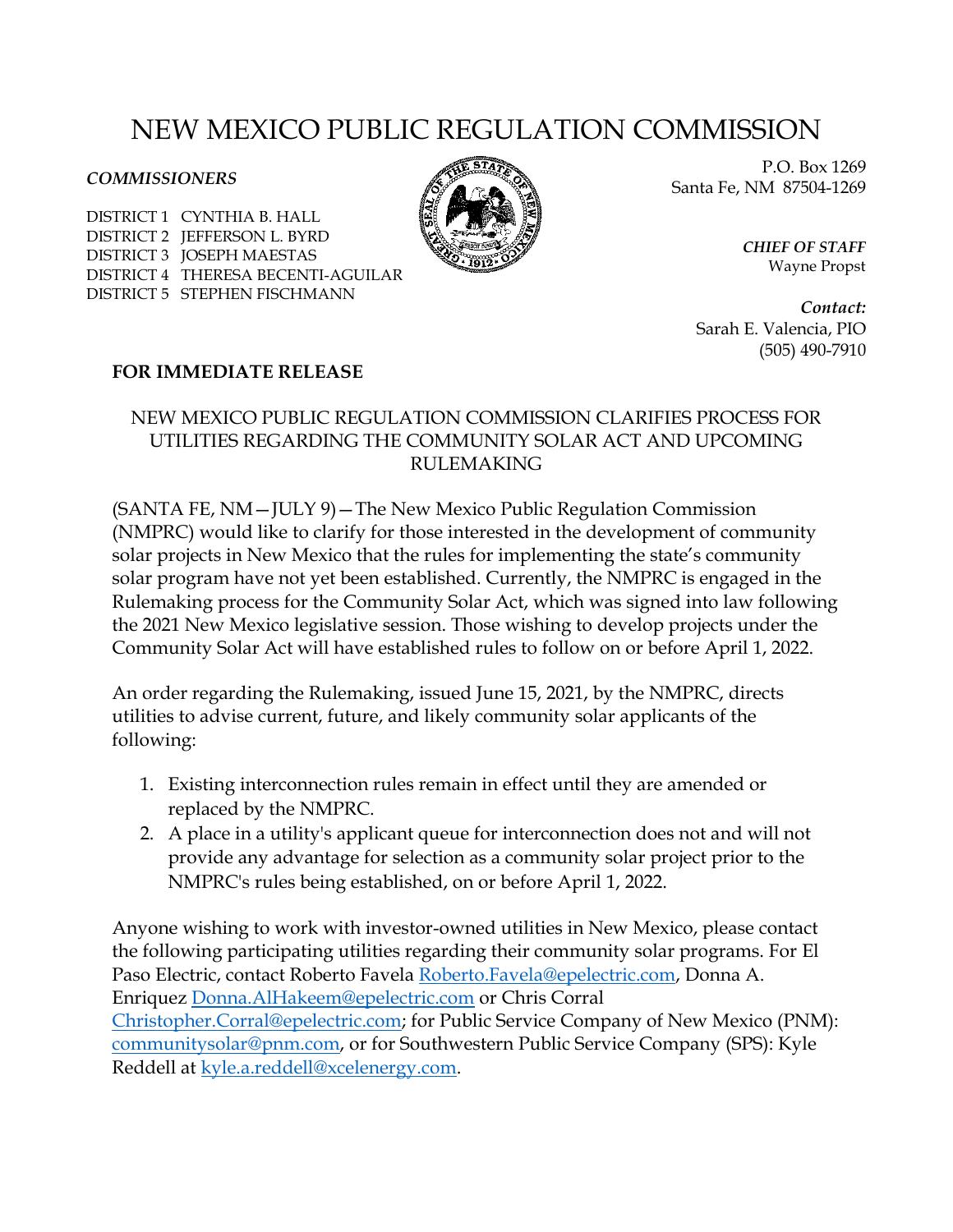*The New Mexico Public Regulation Commission (NMPRC) regulates the [utilities,](http://nmprc.state.nm.us/utilities/index.html) [telecommunications,](http://nmprc.state.nm.us/utilities/telecommunications.html) and [motor carrier](http://nmprc.state.nm.us/transportation/index.html) industries to ensure fair and reasonable rates, and to assure reasonable and adequate services to the public as provided by law.*

*The NMPRC also promotes public safety through the offices of [Pipeline Safety](http://nmprc.state.nm.us/transportation/pipeline-safety.html)  [Bureau](http://nmprc.state.nm.us/transportation/pipeline-safety.html) and [Transportation Division.](http://nmprc.state.nm.us/transportation/index.html) # # #*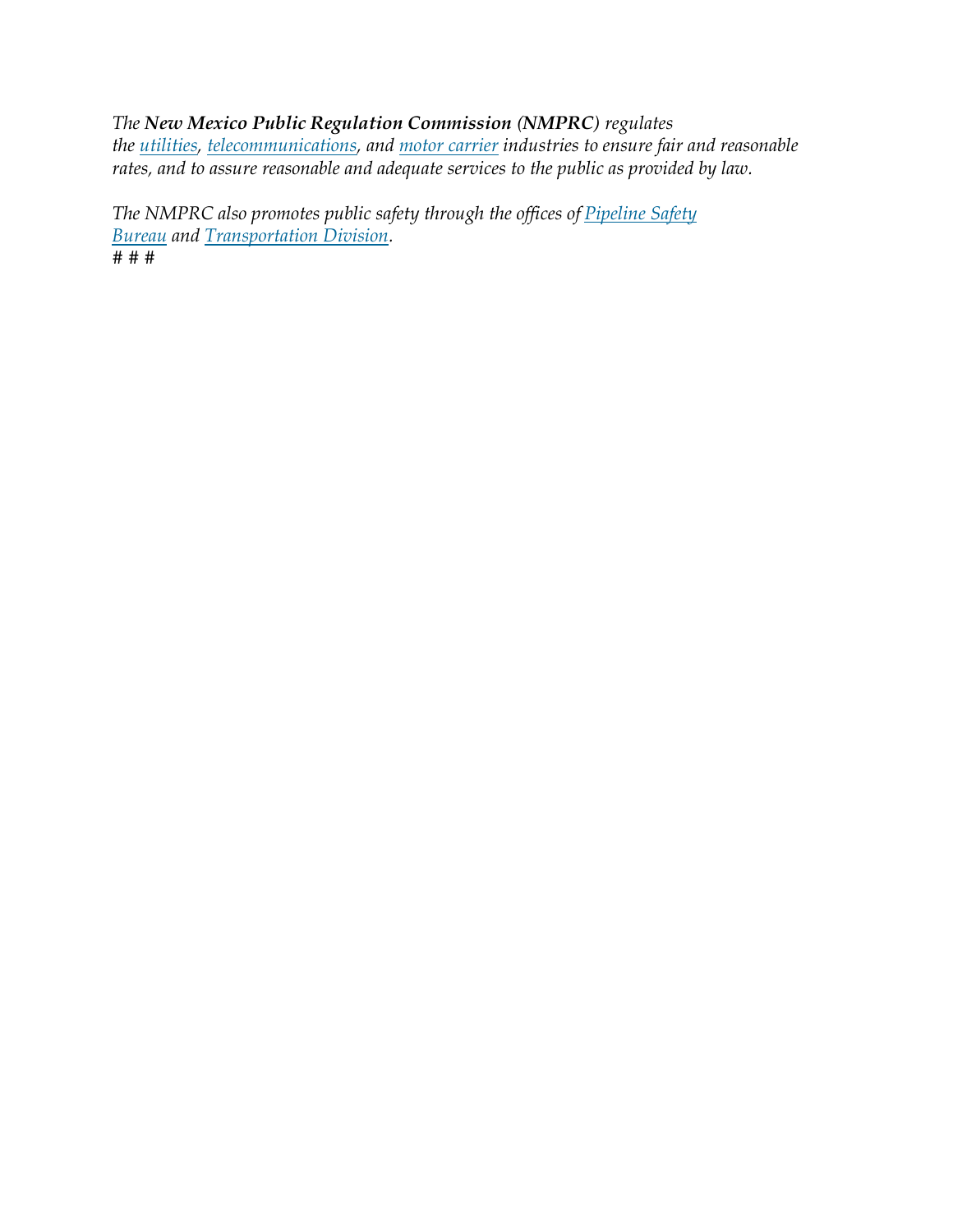**NOTICE IS HEREBY GIVEN** to current, future, and likely community solar interconnection applicants, as required by Decretal Paragraph A of the New Mexico Public Utility Commission's ("NMPRC") June 15, 2021 *Order Issuing Notice to Electric Utilities and Applicants Regarding Pending Applications for Community Solar Interconnections during Rulemaking Proceeding*, which was issued in this Docket (the "June 15, 2021 Order"). On June 18, 2021, the Community Solar Act, Sections 62-16B-1 to 62-16B-8 NMSA 1978, became effective law in New Mexico. Pursuant to Subsection 62-16B-7 (B) of the Community Solar Act, the NMPRC is required to adopt rules to establish a community solar program no later than April 1, 2022, which is approximately nine months from the date of this Public Notice

As required by the June 15, 2021 Order, [[ El Paso Electric Company ("EPE") / Public Service Company of New Mexico ("PNM") / Southwestern Public Service Company ("SPS")]] hereby provides notice to current, future, and likely community solar interconnection applicants that:

- 1. The NMPRC's existing interconnection rules, found in the New Mexico Administrative Code at 17.9.568 NMAC, and manual remain in place until amended or replaced by the NMPRC; and
- 2. A place in a utility's applicant queue for interconnection does not and will not provide any advantage for selection as a community solar project, as the NMPRC's rules will be in place on or before April 1, 2022.

No NMPRC community solar rules are currently in place, and there are no rules that authorize the processing of any community solar interconnection applications. For this reason,